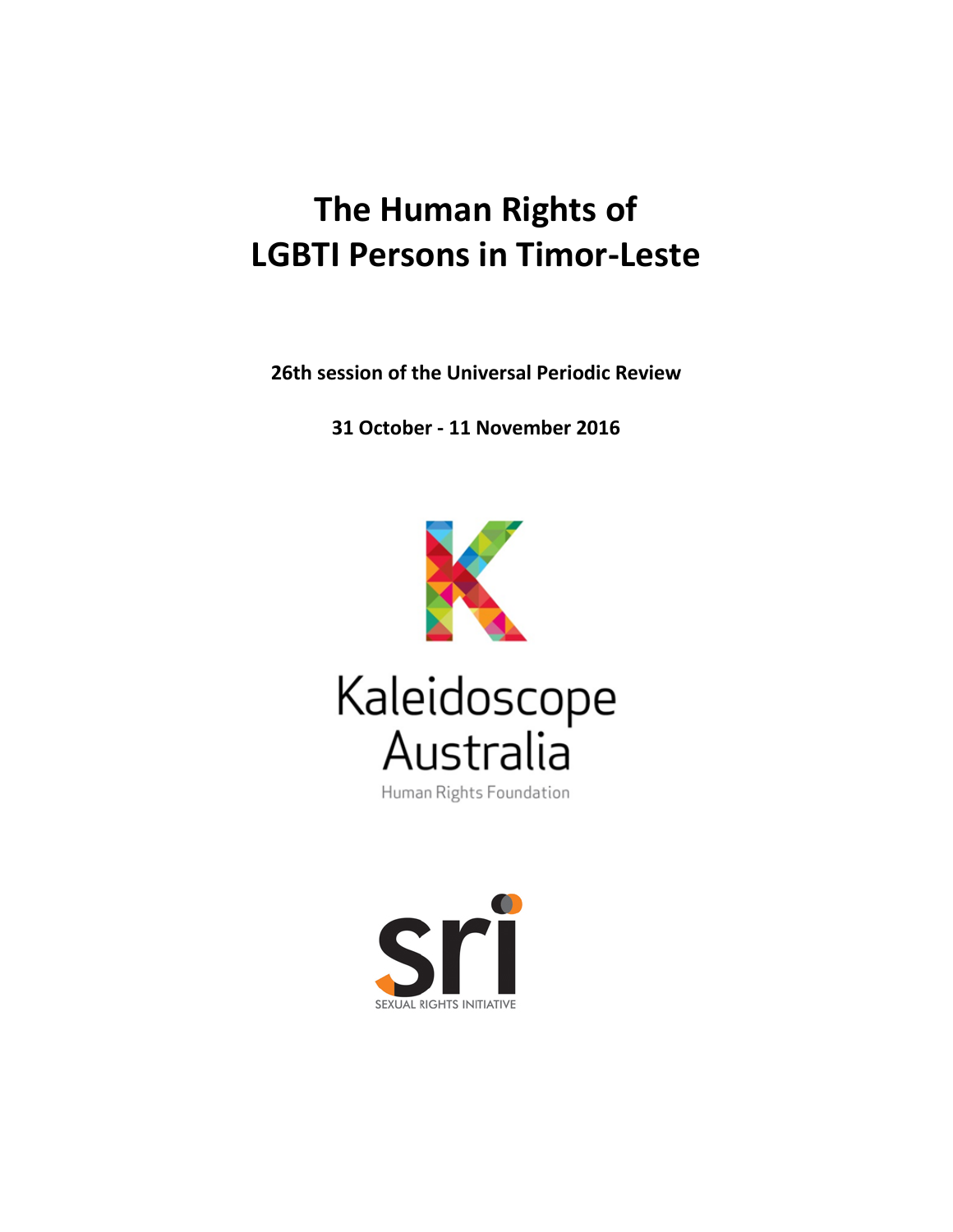## **Key Words: LGBTI – gender identity – discrimination – violence**

## **Executive Summary**

- [1](#page-1-0). This report has been prepared by Kaleidoscope Human Rights Foundation, $1$  in conjunction with the Sexual Rights Initiative<sup>[2](#page-1-1)</sup> and local members of the LGBTI communities of Timor-Leste. It highlights some instances where Timor-Leste is failing to adequately protect the rights of lesbian, gay, bisexual, transgender and intersex (**LGBTI**) persons.
- 2. While Timor-Leste has taken some steps to protect the rights of LGBTI persons, it has failed to protect LGBTI people from high levels of violence and discrimination. Timor-Leste has not enacted any laws or policies that protect against discrimination on the basis of sexual orientation, gender identity and intersex status. Moreover, bias based on gender identity and intersex status is not treated as an aggravating factor in sentencing, and transgender people are not able to have their gender legally recognized in identity documents.

## **Positive steps taken by Timor-Leste**

- 3. Consensual same-sex sexual conduct is not criminalized in Timor-Leste, and there is no distinction between the age of consent for heterosexual and same-sex sexual conduct.<sup>[3](#page-1-2)</sup> The country has ratifies several international human rights treaties<sup>[4](#page-1-3)</sup> that allow preventing discrimination against persons on the basis of their sexual orientation, gendering identity and intersex status.
- 4. Timor-Leste is the only country in South-East Asia to have signed the joint statement on "Ending Acts of Violence and Related Human Rights Violations Based on Sexual Orientation and Gender Identity<sup>"5</sup>, which was adopted during the general debate of the UN Human Rights Council in March 2011.
- 5. The Joint Statement remains the most unequivocal piece of state-sanctioned multilateral action that endorses the notion that the rights of LGBTI people are included within the international human rights framework.<sup>[6](#page-1-5)</sup> By signing the Joint Statement, Timor-Leste, together with the other

<span id="page-1-0"></span> <sup>1</sup> **Kaleidoscope Australia Human Rights Foundation** (**Kaleidoscope**) is a non-governmental organisation that works with local activists to protect and promote the rights of lesbian, gay, bisexual, transgender and intersex (**LGBTI**) persons in the Asia-Pacific Region.

<span id="page-1-1"></span><sup>2</sup> **The Sexual Rights Initiative** is an international coalition including Akahata – a Latin American team working on sexualities and genders, Action Canada for Population and Development, Creating Resources for Empowerment and Action – India, the Polish Federation for Women and Family Planning, and others.

<span id="page-1-2"></span><sup>&</sup>lt;sup>3</sup> Office of the Provedor of Human Rights of Timor-Leste, Report to the Regional National Human Rights Institutions Project on Inclusion, the Rights to Health and Sexual Orientation and Gender Equality (April 2013)

<span id="page-1-3"></span><sup>4</sup> The International Covenant on Civil and Political Rights, the International Covenant on Economic, Social and Cultural Rights, the Convention on the Elimination of All Forms of Discrimination against Women, and the Convention on the Rights of the Child

<span id="page-1-4"></span><sup>5</sup> UN Human Rights Council, *Joint Statement on Ending Acts of Violence Related Human Rights Violations Based on Sexual Orientation and Gender Identity*, 22 March 2011, available at: http://www.refworld.org/docid/4eb8f32e2.html.

<span id="page-1-5"></span>International Gay and Lesbian Human Rights Commission, UN Human Rights Council: A stunning Development Against Violence (23 March 2011).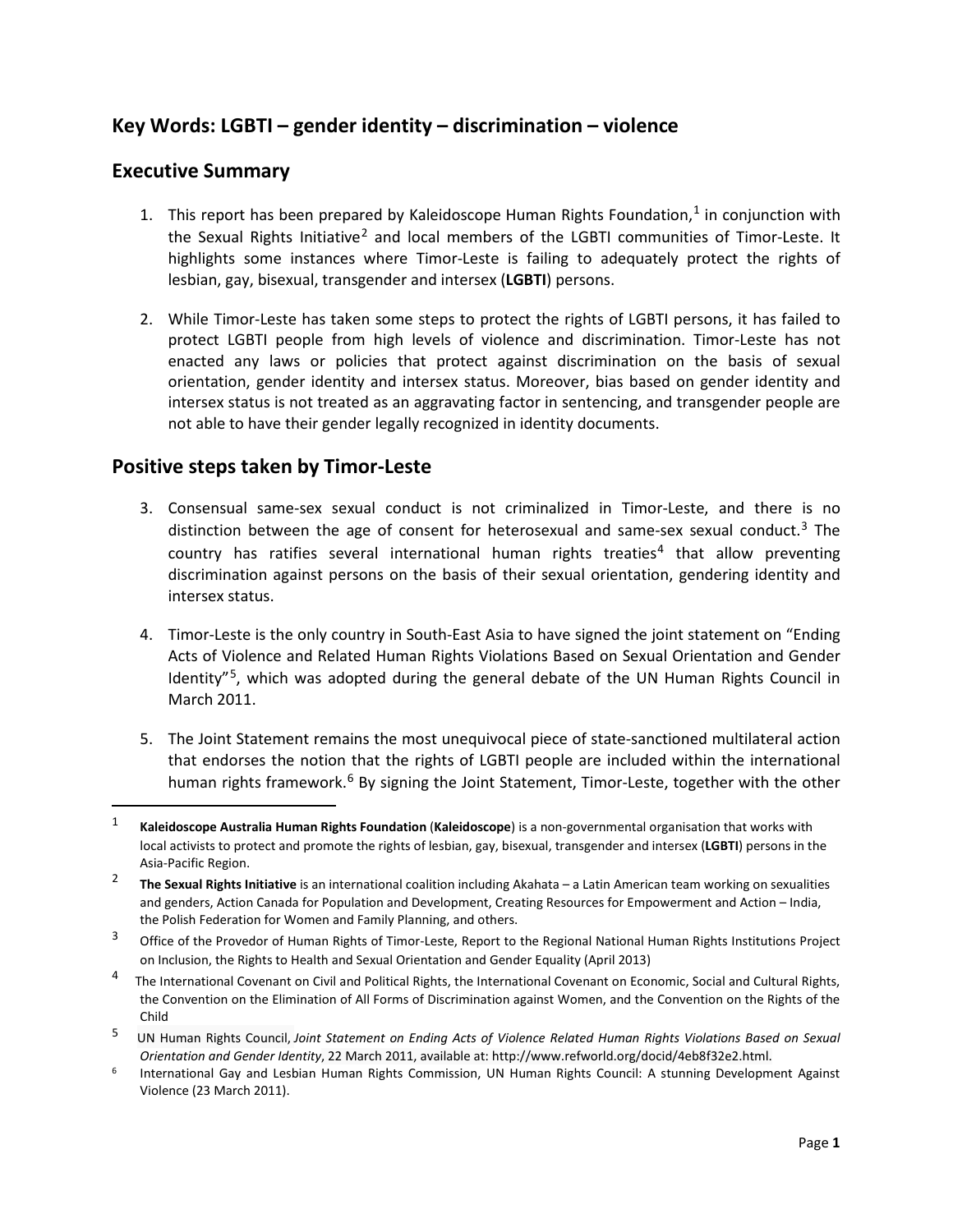signatories, acknowledged its responsibility to end human rights violations against individuals who are vilified and to prevent discrimination in all forms. Furthermore, the Joint Statement placed an obligation on all signatories to end human rights abuses committed against persons because of their sexual orientation or gender identity.

6. In November 2013, Timor-Leste voted in favour of the Asian and Pacific Declaration on Population and Development, which stated that the members of the United Nations Economic and Social Commission for Asia and the Pacific will "work to reduce vulnerability and eliminate discrimination based on sex, gender, age, race, caste, class, migrant status, disability, HIV status and sexual orientation and gender identity, or other status."<sup>[7](#page-2-0)</sup>

## **Recommendation**

 $\overline{a}$ 

#### *The State of Timor-Leste should:*

*7.* Take the legal and practical measures necessary to meet the aspirations set out in the joint statement entitled "Ending Acts of Violence and Related Human Rights Violations Based on Sexual Orientation and Gender Identity" in order to address discrimination based on sexual orientation, gender identity and intersex status.

## **Violence against LGBTI persons**

- 8. Although Article 52 of the Penal Code considers crimes motivated by discriminatory sentiment on the basis of "gender" and "sexual orientation" (among other grounds) to be aggravating circumstances which may incur greater penalties, $8$  crimes motivated by bias on the basis of gender identity or intersex status are not subject to any penalty enhancement under the Penal Code.
- 9. The non-recognition of gender identity as an aggravating factor within Article 52 of the Penal Code is particularly problematic given that transgender people experience high levels of physical and symbolic violence and hate crimes in Timor-Leste. They suffer inhuman treatment by their close relatives and degrading treatment by the police force when they report the injuries and look for protection.<sup>[9](#page-2-2)</sup>
- 10. The State's non-recognition of gender identity bias as an aggravating factor within the Penal Code fails to provide an adequate deterrent against hate crimes and violence on the basis of

<span id="page-2-0"></span><sup>7</sup> Economic and Social Council, Report of the sixth Asian and Pacific Population Conference, UN Doc E/ESCAP/APPC(6)/3 (18 November 2013).

<span id="page-2-1"></span><sup>&</sup>lt;sup>8</sup> Article 52 of the Penal Code states "(i) General aggravating circumstances may include the following: (A) The crime imotivated by racism, or any other discriminatory sentiment on grounds of gender, ideology, religion or beliefs, ethnicity, nationality, sex, sexual orientation, illness or physical disability of the victim."

<span id="page-2-2"></span><sup>&</sup>lt;sup>9</sup> In August 2014, a transgender woman, Ijha, was beaten in Aileu District due to her gender expression; In October 2014, a transgender woman, Joelha, was stabbed and beaten by her brother, after suffering physical violence from her family. Instead of assisting her, the police ridiculed her when she reported the matter to them. In 2014, another transgender woman, Toty, was regularly assaulted and tortured by her family due to her gender identity and expression. Upon reporting the crime, police treated her in a discriminatory and intimidating manner[, http://isean.asia/wp-content/uploads/2014/11/TDoR-TL.pdf](http://isean.asia/wp-content/uploads/2014/11/TDoR-TL.pdf)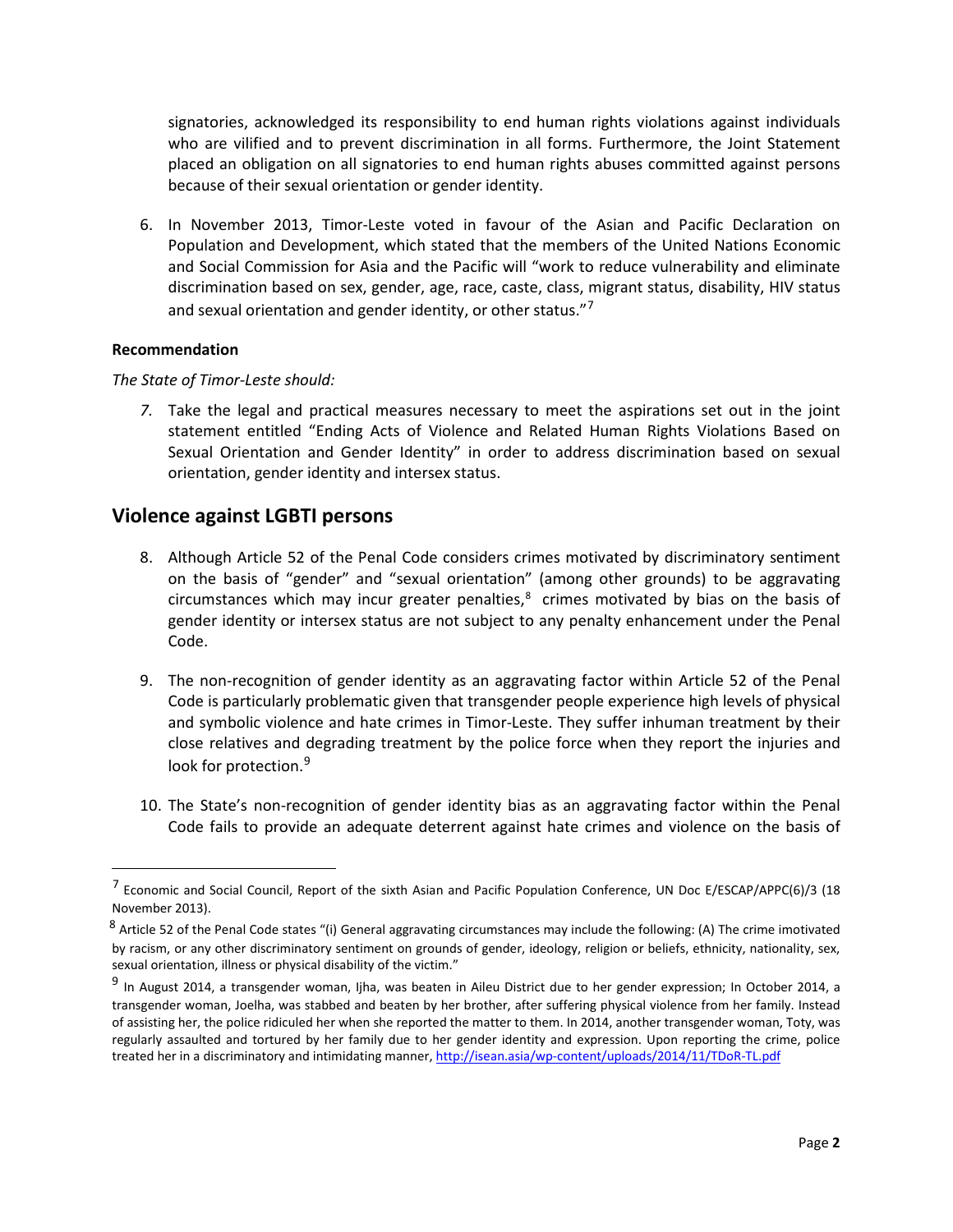gender identity. Moreover, the reaction of police to reports of gender identity-based violence represents a further failure by the State to protect transgender people against violence.

#### **Recommendations**

*The State of Timor-Leste should:*

- 11. Amend Article 52 of the Penal Code to include bias based on gender identity and intersex status as aggravating factors in the commission of a crime.
- 12. Conduct sensitivity training of police and other law enforcement authorities to allow them to effectively protect and respond to LGBTI victims of crime without discrimination.
- 13. Take all necessary measures, including sensitization campaigns across the country, to eliminate violence against transgender people in Timor-Leste society.

## **Discrimination against LGBTI persons**

- 14. Timor-Leste does not have any laws prohibiting discrimination on the basis of sexual orientation, gender identity and intersex status. Moreover, while Article 16(2) of the Constitution of Timor-Leste prohibits discrimination on a variety of grounds, it does not explicitly include sexual orientation, gender identity and intersex status. In December 2001, the Constituent Assembly specifically voted against the inclusion of sexual orientation as a non-discrimination ground in Article 16(2) of the Constitution.
- 15. The lack of specific legislation is a contributing factor to the discrimination experienced by LGBTI persons in all areas of public life in Timor-Leste. In particular, there have been reports of discrimination against transgender people and men who have sex with men (**MSM**) when accessing health checks in hospitals and clinics.<sup>[10](#page-3-0)</sup> In Timor-Leste, transgender people and MSM experience high levels of stigma in health care settings.<sup>[11](#page-3-1)</sup> The difficulties to accessing health care in a safe and non-discriminatory manner discourages LGBTI people from accessing health care and impinges upon their right to health under the international human rights instruments that Timor-Leste has ratified.

#### **Recommendations**

*The State of Timor-Leste should:*

16. Enact comprehensive anti-discrimination legislation that prohibits discrimination on the basis of sexual orientation, gender identity and intersex status in all areas of public life, including health care, education and housing.

<span id="page-3-0"></span> <sup>10</sup> Gabriela Gonzalez-Forward, "Transcending gender in Timor-Leste", *Dili Weekly*, 15 July 2014, [http://www.thediliweekly.com/en/news/capital/12564-transcending-gender-in-timor-leste;](http://www.thediliweekly.com/en/news/capital/12564-transcending-gender-in-timor-leste)<br>11 "ISEAN HIVOS Programme seminar at JPGSPH", BRAC University, 24 November 2015, [http://www.bracu.ac.bd/news/isean-](http://www.bracu.ac.bd/news/isean-hivos-programme-seminar-jpgsph)

<span id="page-3-1"></span>[hivos-programme-seminar-jpgsph](http://www.bracu.ac.bd/news/isean-hivos-programme-seminar-jpgsph)